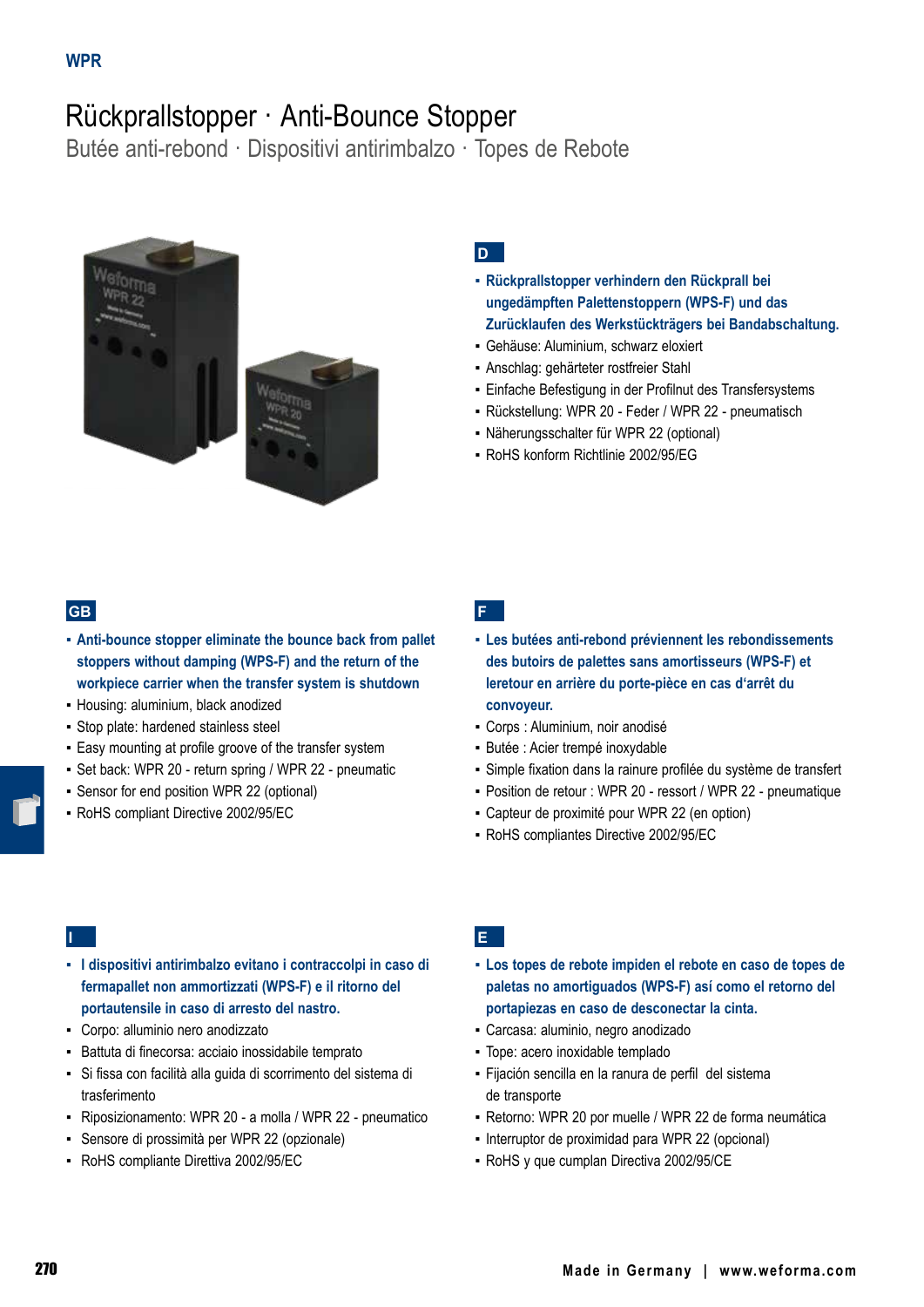#### **WPR 20**



### **WPR 22**





| Druckbereich        | 4 - 8 bar                    |
|---------------------|------------------------------|
| Druckluft           | aufbereitet                  |
| Schlauchdurchmesser | $6 - 8$ mm                   |
| Gewicht             | WPR 20: 355 g, WPR 22: 500 g |

## **DONNÉES TECHNIQUES F**

| Pression de service | 4 - 8 bar                    |
|---------------------|------------------------------|
| Air comprimé        | conditionné                  |
| Diamètre du tube    | $6 - 8$ mm                   |
| Poids               | WPR 20: 355 g, WPR 22: 500 g |

## **DATOS TÉCNICOS E**

| Área de impresión    | 4 - 8 bar                    |
|----------------------|------------------------------|
| Aire comprimido      | preparado                    |
| Diámetro de manguito | $6 - 8$ mm                   |
| Peso                 | WPR 20: 355 g, WPR 22: 500 g |

## **SPECIFICATIONS GB**

| <b>Working Pressure</b> | 4 - 8 bar                    |
|-------------------------|------------------------------|
| <b>Compressed Air</b>   | treated                      |
| <b>Tube Diameter</b>    | $6 - 8$ mm                   |
| Weight                  | WPR 20: 355 g, WPR 22: 500 g |

#### **DATI TECNICI I**

| <b>Range pressione</b> | 4 - 8 bar                    |
|------------------------|------------------------------|
| Aria compressa         | trattata                     |
| Sezione tubo           | $6 - 8$ mm                   |
| Peso                   | WPR 20: 355 g, WPR 22: 500 g |

Zubehör Seite 278 • Accessories Pages 278 Accessoires Page 278 • Accessori Pagina 278 Accesorios Página 278

#### **Bestellhinweis Näherungsschalter**

Standardausführung: ohne Näherungsschaltervorbereitung (z.B. WPR-22) "NV" Ausführung: mit Vorbereitung für Näherungsschalter (z.B. WPR-22-NV)

#### **Ordering information proximity switch**

Standard version: without preparation for proximity switch (e.g. WPR-22) "NV" Version: with preparation for proximity switch (e.g. WPR-22-NV)